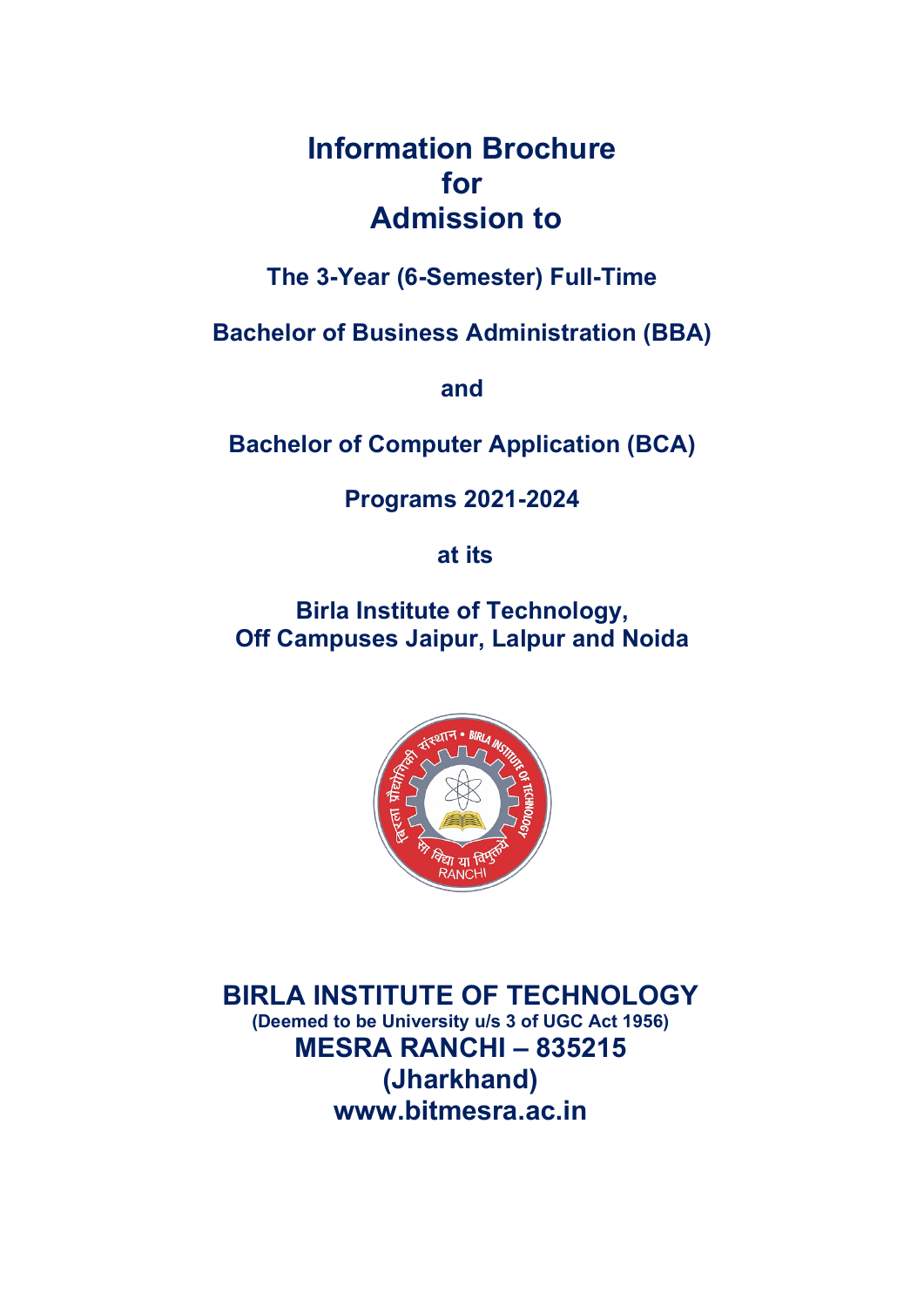# CONTACT DETAILS

| <b>Campus</b> | <b>Addresses and contact details</b>                                                                                                                                                                                                                                                                                                                                           |
|---------------|--------------------------------------------------------------------------------------------------------------------------------------------------------------------------------------------------------------------------------------------------------------------------------------------------------------------------------------------------------------------------------|
| Mesra         | Dean Admissions & Accreditation Coordination<br>OR.<br><b>Controller of Admissions</b><br><b>Birla Institute of Technology</b><br>Mesra, Ranchi - 835215<br>Toll-Free: 18003457057, 18003457058<br>Mobile: 9508050840<br>Phone: PBX: 0651-2275444 / 896 / 2276496, Extn 4469, & 2275868 (Direct)<br>E-mail: daac@bitmesra.ac.in, coa@bitmesra.ac.in, admissions@bitmesra.ac.in |
| <b>Jaipur</b> | Director, Birla Institute of Technology, Jaipur Campus<br>27, Malviya Industrial Area, Jaipur - 302017<br>Contact No:09351372183, 06377439408, 09414278777, 0141- 4019798 /<br>4019819,<br>Fax: 0141-2751601<br>E-mail: bitjaipur@bitmesra.ac.in                                                                                                                               |
| Lalpur        | Director, Birla Institute of Technology, Lalpur Campus<br>Lalpur<br>Ranchi 834001<br>Phone: 0651-2531229 / 9905745754<br>E-mail: bitlalpur@bitmesra.ac.in                                                                                                                                                                                                                      |
| <b>Noida</b>  | Director, Birla Institute of Technology, Noida Campus<br>A-7, Sector-1<br><b>Noida 201301</b><br>Phone: 0120-2440408 / 4264080/ 4263080 / 2553661 / 2553662<br>E-mail: bitnoida@bitmesra.ac.in                                                                                                                                                                                 |

# Contact details of other Off Campuses

| <b>Campus</b> | <b>Addresses and contact details</b>                                                                                                                                                                                                            |
|---------------|-------------------------------------------------------------------------------------------------------------------------------------------------------------------------------------------------------------------------------------------------|
| Deoghar       | Director, Birla Institute of Technology, Deoghar Campus<br>P.O. Jasidih<br>Dist. Deoghar - 814142<br>Jharkhand<br>Mobile No.: 7463881140, 743881115, 7463881103, 7463881136<br>E-mail: bitdeoghar@bitmesra.ac.in, infobitdeoghar@bitmesra.ac.in |
| Patna         | <b>Director</b><br>Birla Institute of Technology, Patna Campus<br>Near Patna Airport, P.O. Bihar Veterinary College,<br>Patna - 800014<br>Mobile No.: 9264450104<br>E-mail: bitpatna@bitmesra.ac.in                                             |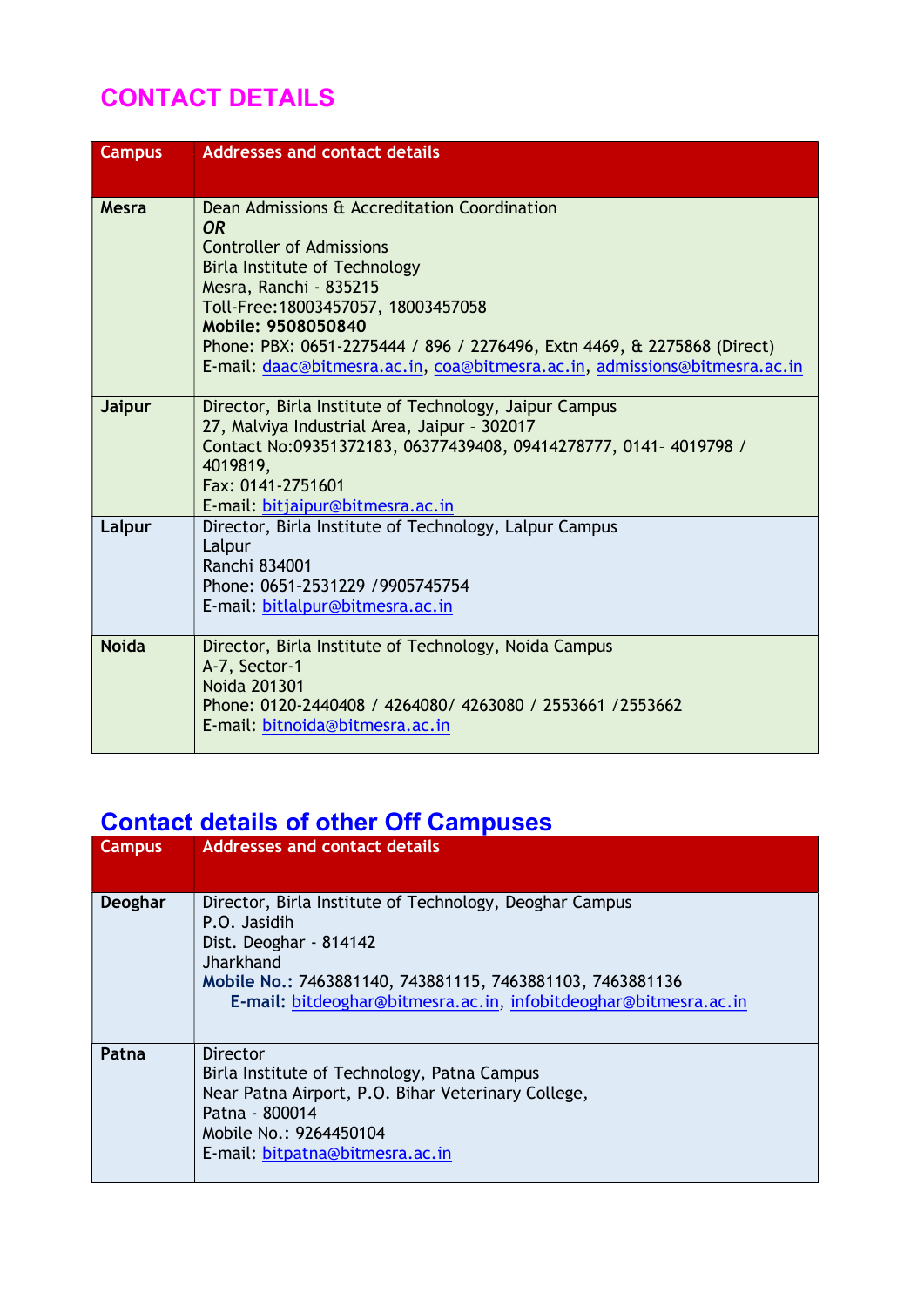# TABLE OF CONTENTS

| Section                 | <b>Contents</b>                                                          | Page No.                |
|-------------------------|--------------------------------------------------------------------------|-------------------------|
|                         | Introduction                                                             | $\overline{\mathbf{4}}$ |
| $\overline{2}$          | <b>Eligibility Criteria</b>                                              | 6                       |
| 3                       | How to Apply                                                             | $\overline{7}$          |
| $\overline{\mathbf{4}}$ | <b>Required List of Documents</b>                                        | 8                       |
| 5                       | <b>Selection Procedures</b>                                              | 9                       |
| 6                       | Total number of seats, Reservations and Distribution of seats            | 10                      |
| 8                       | <b>Fee Structure</b>                                                     | 11                      |
| 9                       | Discipline, Rules & Regulations and Medical Examination                  | 12                      |
| Annexure -I             | Procedure for submission of Anti-ragging Affidavit<br>[during admission] | 14                      |

# Important Dates

| <b>Online Application Form Starts</b>          | 30 <sup>th</sup> June 2021   |
|------------------------------------------------|------------------------------|
| Last date for submission of Online Application | 15 <sup>th</sup> August 2021 |
| Declaration of Result                          | 18 <sup>th</sup> August 2021 |

Note: All the dates mentioned above are tentative, and liable to be changed. Hence, please check our Institute website periodically.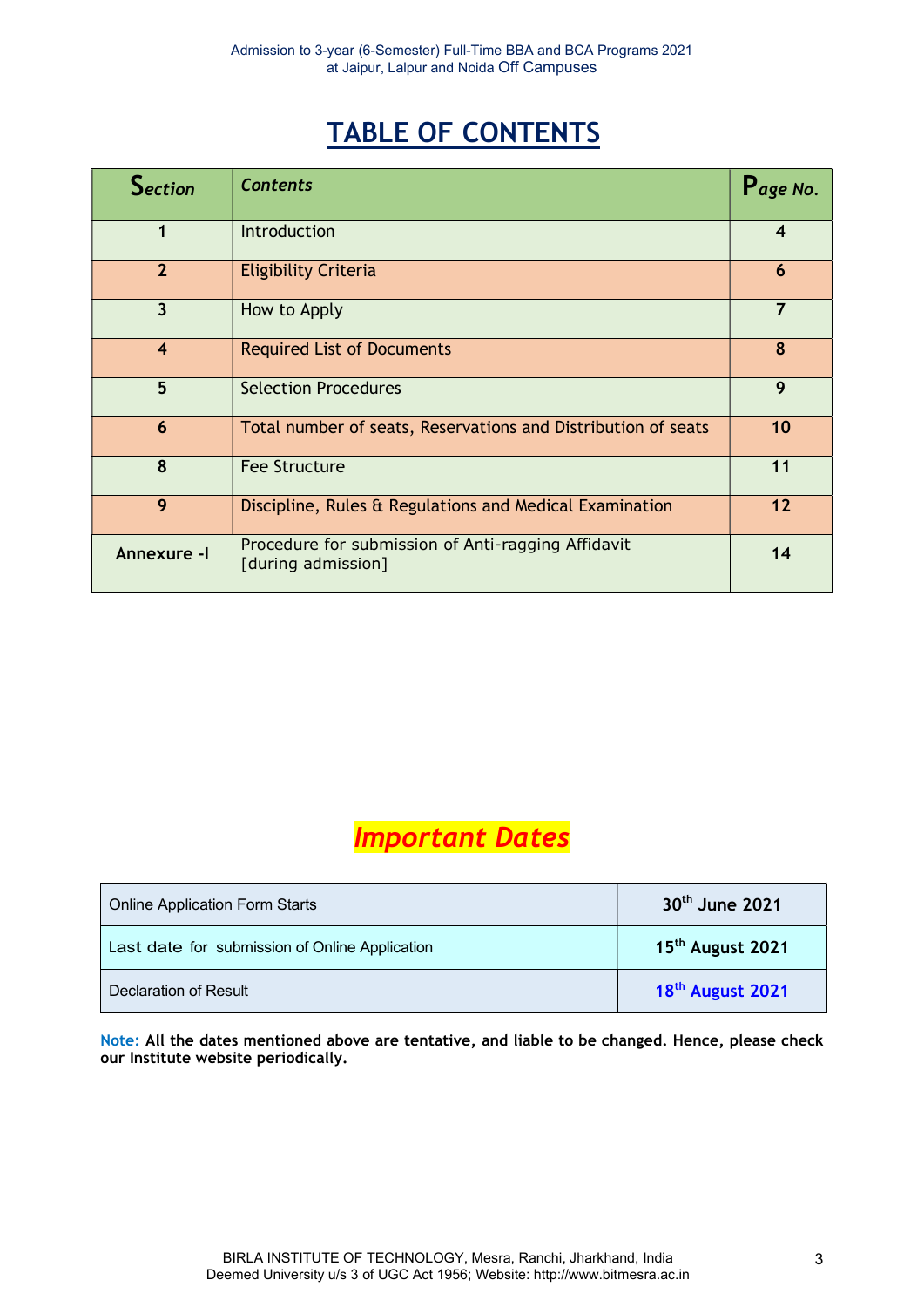### Sec 1. An Introduction

This Information Brochure covers admissions to full-time 3-year (6-semester) Bachelor of Business Administration (BBA) and Bachelor of Computer Applications (BCA) programs at its Off campuses Jaipur, Lalpur and Noida which will commence from August 2021.

### BBA Program:

The Department of Management was established at the Institute in 1979. Presently, the Department offers different academic programs in the field of management and its allied areas, which include Bachelor of Business Administration (BBA), Master of Business Administration (MBA), and PhD in Business Management. The state-of-art infrastructure of the department at main campus and its various Centers of the institute include fully equipped classrooms, seminar rooms and library facilities with required online databases. The faculty members are well qualified and highly committed with a blend of experience in industry. Senior professors from premier institutions and executives from industry are invited as visiting faculty to deliver guest lectures.

#### Need and Aim of the BBA Program:

The mission of the BBA program is to equip the students with theoretical concepts, good communication skills and adequate business knowledge. The program also imparts requisite creative and ethical competency through intensive training for developing overall personality, thereby inculcating self-confidence and team spirit of the student. The training pedagogy comprises of Case Analysis Presentations, Group Discussions, Problem Solving Techniques appraising the real-life business problems with analytical ability and thus the students will be prepared to meet the expectations of the industry under fast changing virtual business environment. The graduates turn out to be well versed to opt for higher education or entry level managerial assignments. The former students of the BBA program of our institute are well placed in leading organizations in India and abroad, thereby adding laurels to their alma mater.

#### Academic System:

The 3 years full time program adopts a Semester system comprising of two semesters (Monsoon and Spring) in an academic year. The Monsoon semester is held during July to December while the Winter Semester is from January to May with sixteen weeks of class in each semester. The course structure includes Core Management subjects along with Functional electives in the areas of Finance, Marketing, Human Resources and System Management. The program follows a combination of Progressive and End Semester Evaluation of student performance.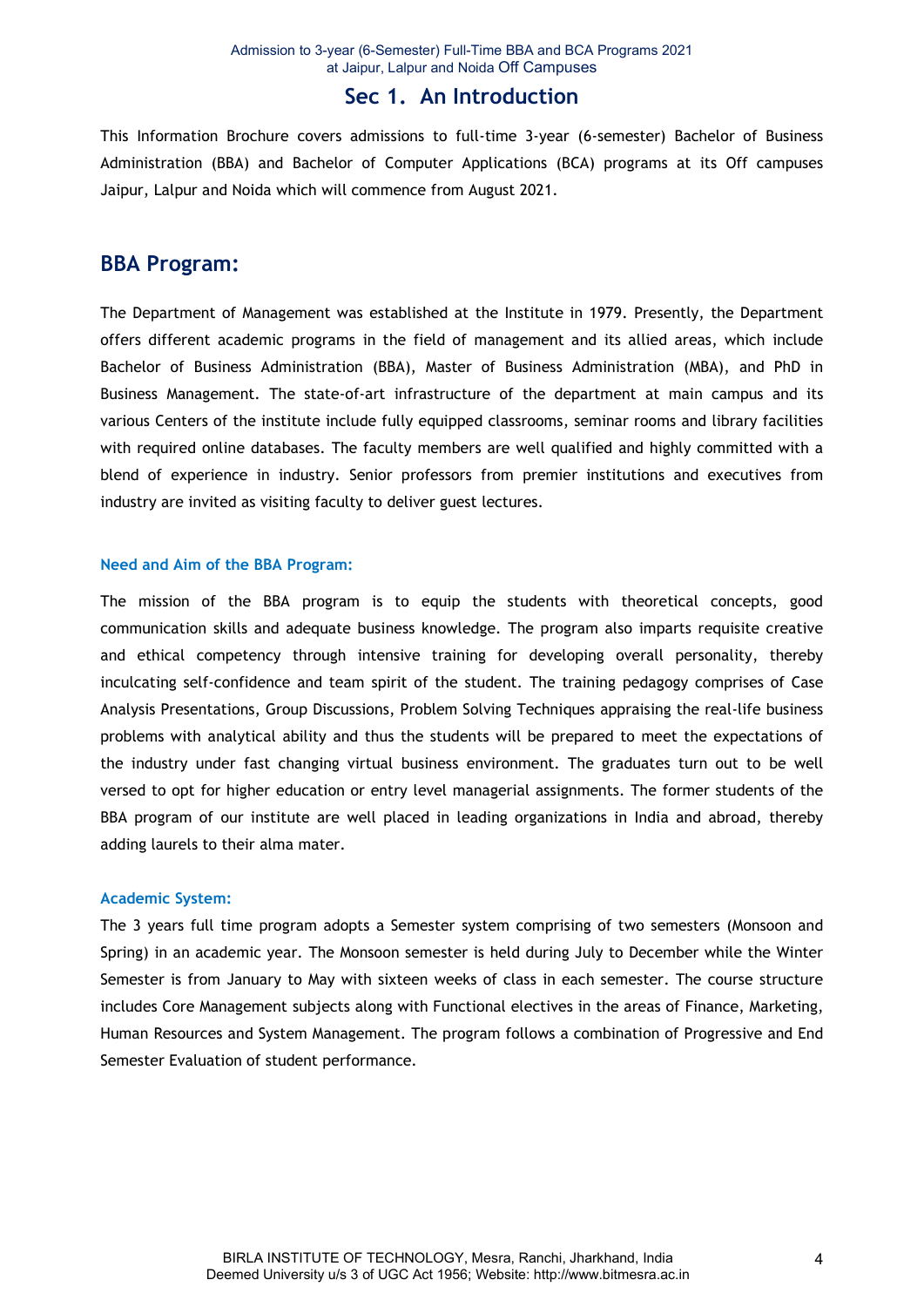## BCA Program:

The department of Computer Science & Engineering (CSE) at Birla Institute of Technology, Mesra was established with the commitment to motivate and nurture young minds for production of excellent manpower to meet the ever-changing needs of industry. Over the years, the department has succeeded in creating its place of excellence among its counterparts in the country and abroad. The department is committed to provide budding technocrats with expert guidance and latest laboratory facilities for their technical upliftment and developments of professional traits. At present the department is offering two (2) undergraduate programs in B.Tech.(CSE) and B.Tech. (Information Technology) and five (5) postgraduate programs, viz., M.Tech. (CSE), M.Tech.(Information Security), M.Tech.(Information Technology), MCA and Ph.D. in different fields of Computer Science. These courses have been designed keeping in view the requirement of our primary stake holders i.e. the students and their future prospects.

In view of the growing demand of IT professionals in the area of computer application, a course like BCA is the need of the hour, where students can apply the principles of computer science to solve problems arising in interfacing business and technology. In this direction the department is successfully producing BCA students since 1998 for girls at its extension center in Lalpur. This received a tremendous response and in 1990 two extra shifts were added to run the course for boys as well. Currently the BCA program is being offered by the institute at its Off Campuses Jaipur, Lalpur and Noida where students are exposed to various areas of computer applications including the latest developments in the industry and has been addressing the changing needs of IT industry by periodically updating the syllabus and including newer technology.

The primary objective of the course is to initiate young minds into the world of computer applications and provide them with a strong base in the domain of software. The course structure envelops all aspects required by a successful IT professional and on completion of the course, students will be absolutely ready to face the challenges of a dynamic and challenging industry.

After successful completion of this 3-years BCA course, students get placed in good organizations however, a large number of students also opt for higher education after completing the course.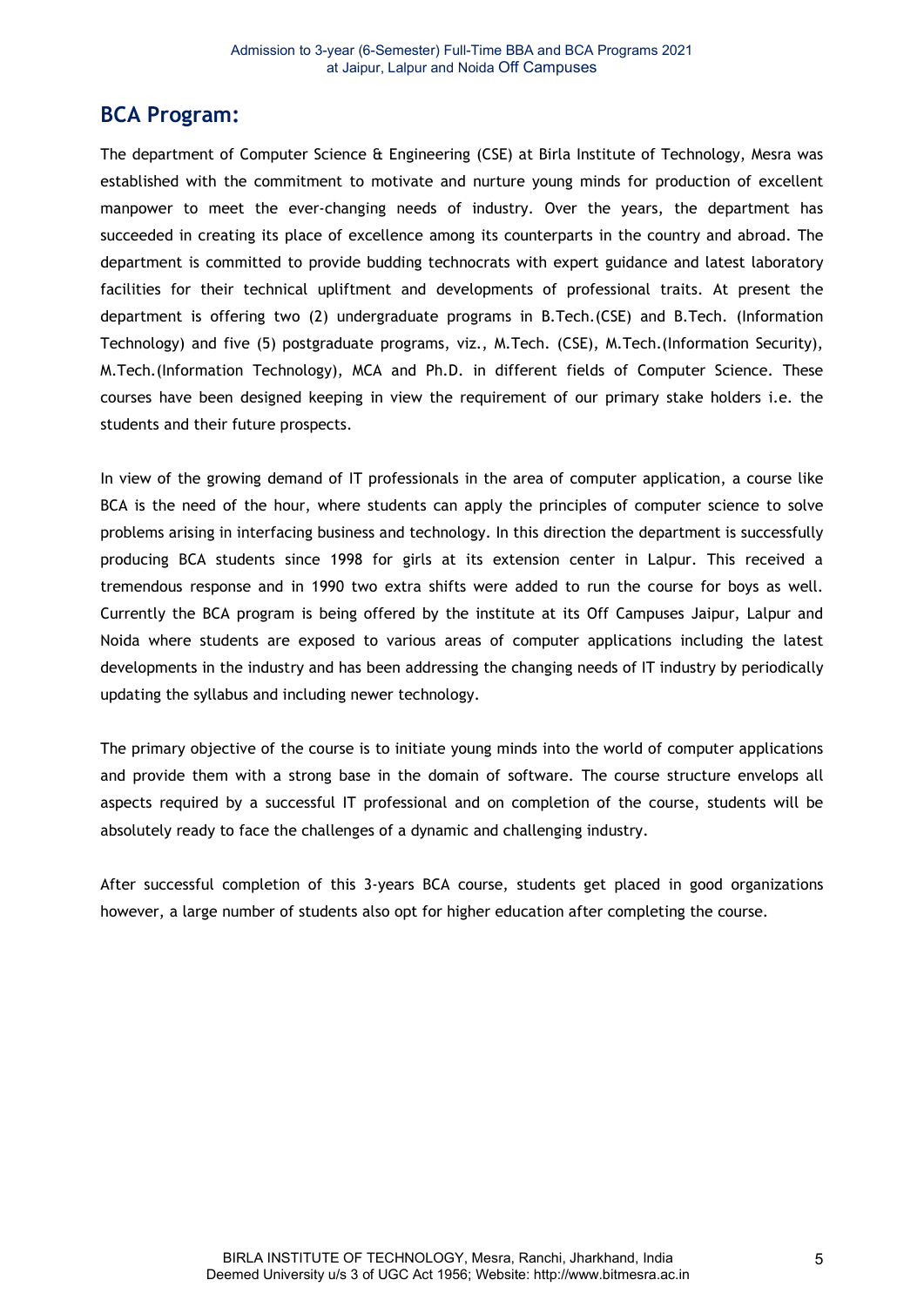# Sec 2. Eligibility Criteria

| SI.No.                   | Program    | <b>Campus</b>               | <b>Eligibility criteria</b>                                                                                                                                                                                                                                               |
|--------------------------|------------|-----------------------------|---------------------------------------------------------------------------------------------------------------------------------------------------------------------------------------------------------------------------------------------------------------------------|
|                          | <b>BBA</b> | Jaipur, Lalpur<br>and Noida | Candidates must have passed Class 12* / Equivalent<br>Qualifying Examination with minimum 50% (45% for<br>SC/ST/PwD) marks with English as a subject in the<br>qualifying examination.                                                                                    |
| $\overline{\phantom{a}}$ | <b>BCA</b> | Jaipur, Lalpur<br>and Noida | Candidates must have passed Class 12* / Equivalent<br>Qualifying Examination with minimum 50% (45% for<br>SC/ST/PwD) marks with English and Mathematics /<br>Computer Science / Information Practice / Info. Tech<br>& Program as subjects in the qualifying examination. |

[The percentage of marks in Class 12 / equivalent qualifying examination shall be considered based on the Board's calculation of percentage for the award of Division / Degree / Certificate].

#### Notes:

- Only those candidates whose date of birth falls on or after 1 October 1996 in case of General category and 1 October 1991 in case of SC/ST/PwD are eligible for admission. Date of Birth as recorded in the Secondary Education Board Class X (High School) certificate only will be considered as authentic.
- Candidates with foreign diplomas should see the EdCIL website for equivalence (http://www.edcil.co.in), and if required should obtain an equivalence certificate from the evaluation division of the AIU (website http://www.aiuweb.org).
- In case any Board awards grades instead of marks, the calculation of equivalent marks would be based on the procedure prescribed by the Board.
- At the time of document verification, candidates will be required to produce originals of Pass Certificate of Class 10, Marksheets of Class 10 and Class 12 showing requisite minimum marks, as well as Caste or Special Category certificates in proper format signed by appropriate authority (please see instructions).
- Candidate must have passed all the required subjects at Class 12 level from the same Board.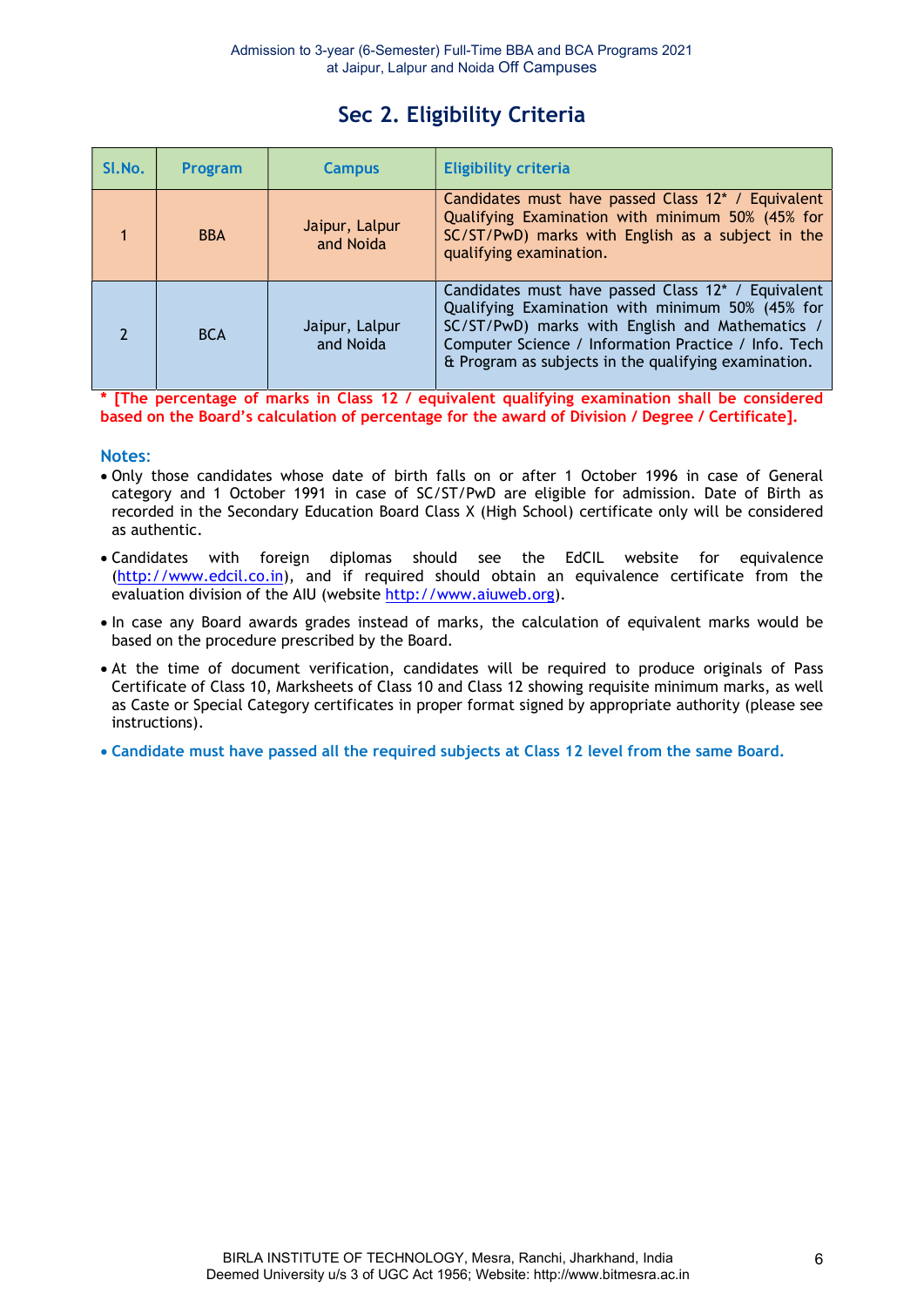# Sec 3. How to Apply

## How to Apply:

- 1. To fill online application form, click on the link "APPLY ONLINE" to register for the program and create password for the application process. Do not share the password with anybody. Please see instructions for filling online application form.
- 2. Eligible candidates must complete and submit the application form online only [link available on the Institute website www.bitmesra.ac.in]. Pay application fee of Rs.1,500/-(General / EWS candidates) and Rs.1,000/- (SC/ST candidates) through ICICI payment Gateway (candidates may use net banking / debit card / credit card of any nationalized bank) till the last date of application process. Fee once remitted shall not be refunded.
- 3. The candidates may use the Online Application Form to apply for the BBA or BCA program of the Institute at MAXIMUM OF THREE CAMPUSES, in order of preference by selecting the Campus of Place for Study from the prompt. Candidates will not be permitted to alter their preferences at a later stage.
- 4. Use separate application form, in case applying for both BBA and BCA programs and pay additional application fee.
- 5. Candidates should proceed to fill the Online Application Form only after they satisfy themselves that they fulfill all the eligibility criteria.

### Important Instructions:

- Candidates should proceed to fill the Online Application Form only after they satisfy themselves that they fulfill all the eligibility criteria.
- Candidate must have adequate proficiency in written  $\theta$  spoken English to cope with the program as all instruction and examinations will be in English only.
- The Form / Application numbers on each online application form may be noted and cited in correspondence if required.
- Please fill and submit the application form online only, take printout of the same and retain with you.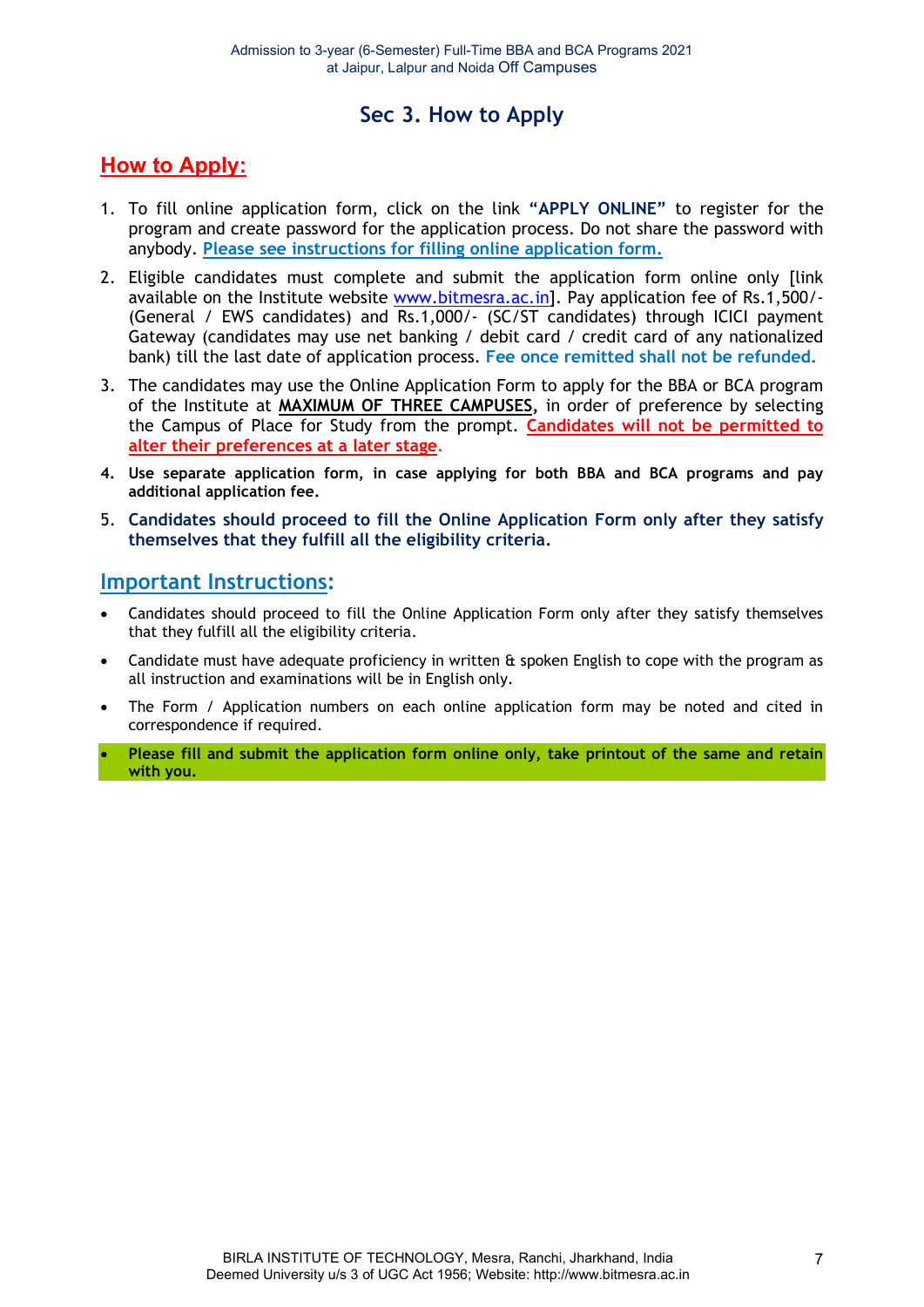## Sec 4: Required List of Documents

VERIFICATION OF DOCUMENTS: Physical verification of documents will be conducted at a later stage after physical classes resume and students report on campus. In case if any information/document provided by the applicant online is found to be incorrect / inaccurate / false, the admission of such applicants is liable to be cancelled and all fees paid by the applicant shall be forfeited. Decision of the Vice Chancellor, BIT Mesra will be final in such matters.

#### Candidates will be required to furnish the following documents/certificates in original as well as one set of photocopies during verification of documents at a later stage.

- 1. A print-out of the duly completed online form
- 2. One recent colour photograph [same as uploaded on the form]
- 3. Following original documents / certificates:
	- a) Pass certificate of Class X (for age proof)
	- b) Marksheet of Class 10
	- c) Marksheet of Class 12 / Intermediate or equivalent
	- d) Caste certificate (if applicable), which should be in proper format and signed by appropriate authority of rank not less than SDO.
	- e) Candidates belonging to other special categories (Persons with Disability [PwD] / Ward of BIT Employee / Kashmiri Migrant / Economically Weaker Section [EWS]) must provide photocopy of certificate in proper format from appropriate authority.
	- f) Photo identification: (Driving license, Passport, PAN Card, Voter ID, Aadhaar Card, School / College ID, are acceptable)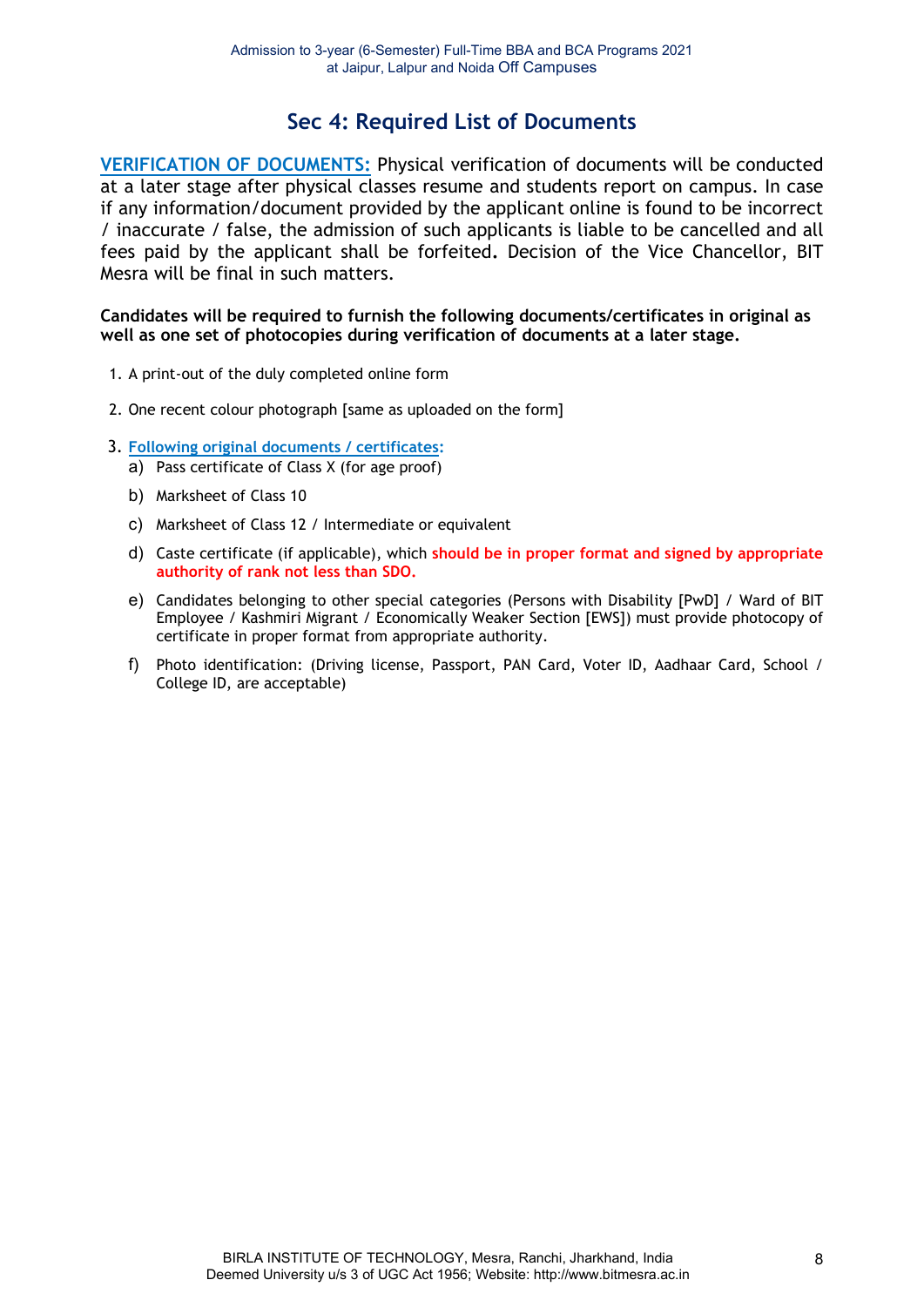## Sec 5: Selection Procedure

Provisional selection to BBA and BCA programs will be based on marks obtained by the candidates in Class 12 / Intermediate / equivalent qualifying examination. However, candidates must meet the age criteria and other minimum academic requirements (see Eligibility Criteria).

The shortlisted candidates will be called for documents verification cum admission based on their merit and data submitted by the candidates on their application forms for  $1<sup>st</sup>$  round. The same will be intimated on the Institute website only as web notifications.

The waitlisted candidates or candidates not called in 1<sup>st</sup> round may be called for documents verification cum admission process against the vacant seats, (if any), in successive rounds, as required. The same will also be intimated on the Institute website only as web notifications.

Cancellation of Admission Offer: The admission of a candidate will be automatically cancelled:

a) if any information provided in the application form is found incorrect or missing.

b) those who fail to submit the marksheet of Class XII or equivalent qualifying examination in time as stipulated.

Note: Eligible SC/ST, OBC, PwD students admitted to above programs at any of the Campus should submit their scholarship form in the Scholarship Section of the Campus for the academic year by February for processing scholarship to SC/ST, OBC, PwD students each year, as per UGC guidelines.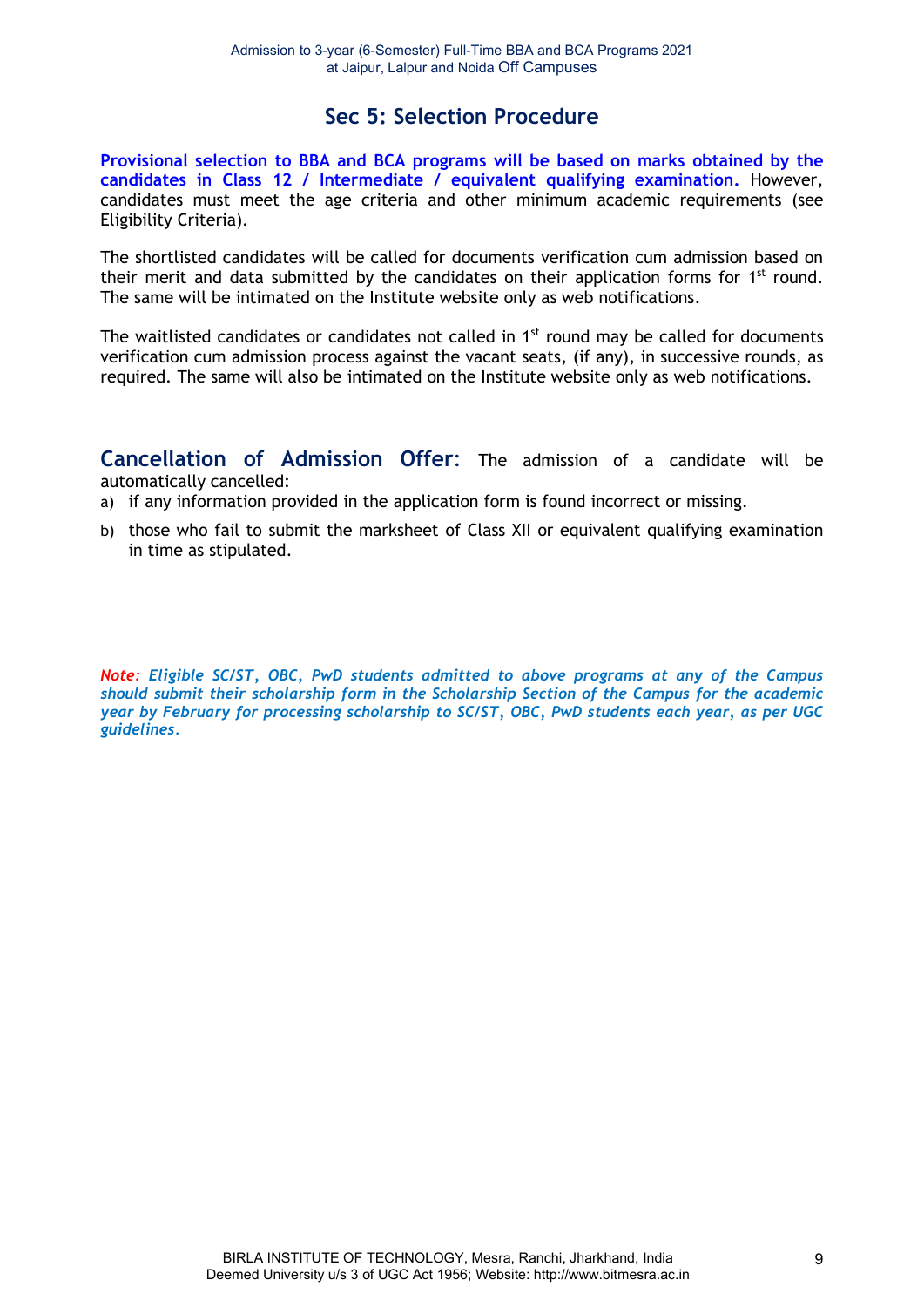# Sec 6. Total number of Seats, Reservations and Distribution of seats

| <b>Campus</b>      |             | No. of seats to be offered |           |                   |           |  |
|--------------------|-------------|----------------------------|-----------|-------------------|-----------|--|
|                    |             | <b>BBA</b>                 |           | <b>BCA</b>        |           |  |
|                    |             | <b>Home State</b>          | All India | <b>Home State</b> | All India |  |
| Jaipur             |             | 30                         | 30        | 30                | 30        |  |
| Lalpur<br>(Ranchi) | <b>Boys</b> | 50                         | 50        | 50                | 50        |  |
|                    | Girls       | 50                         | 50        | 50                | 50        |  |
| <b>Noida</b>       |             | 40                         | 40        | 30                | 30        |  |

The number of seats to be offered in 2021 for the following programs at Off Campuses as given below:

#### Reservations:

- 1. For all programs at the Institute which are supported by any of the respective State Governments, the reservation criteria for the state quota are as per the norms of the respective State Government.
- 2. For all other programs the reservation criteria for SC & ST are as per the statutory norms of Central Govt. (SC -15% & ST - 7.5%)
- 3. The Institute observes statutory reservation for Persons with Disability (5%).
- 4. Upto 6% of the seats at its all Off Campuses are reserved for candidates who are sons and daughters of serving employees of BIT, who otherwise have qualified for admissions.
- 5. Upto 1 seat at its all Off Campuses is reserved for candidates who are Sons or Daughters of Kashmiri Migrant who otherwise have qualified for admissions.
- 6. Upto 10% seats (over and above the sanctioned intake) at all Campuses are reserved for candidates belonging to Economically Weaker Section (EWS).
- 7. At all Off Campuses 50% of the total seats are reserved for candidates who have passed / are appearing for their qualifying examination (Class XII) from the state in which Campus is located. (The "State of Eligibility" of a candidate for the purpose will be determined on the basis of location of his/her School / College where (s)/he has passed/is appearing for the qualifying examination / Class XII).

[In case sufficient numbers of suitable candidates from any group are not available, the Institute reserves the right to fill the seats from the other group].

However, the final reservation proportion will depend on notification, if any, issued by competent authority and as accepted by the Institute.

#### Notes:

- 1. The Institute reserves the right to lower the intake in a program without showing any reason.
- 2. The Institute also reserves the right not to offer a particular program in case the number of students found to be eligible / admitted is less than sufficient in number.

| Examples for selecting state of eligibility from drop down box while filling online application form: |                             |  |  |
|-------------------------------------------------------------------------------------------------------|-----------------------------|--|--|
|                                                                                                       | <b>State of Eligibility</b> |  |  |
| Class XII / Qualifying examination from Jharkhand                                                     | <b>Jharkhand</b>            |  |  |
| Class XII / Qualifying examination from Rajasthan                                                     | Rajasthan                   |  |  |
| Class XII / Qualifying examination from West Bengal                                                   | <b>West Bengal</b>          |  |  |
| Class XII / Qualifying examination from Uttar Pradesh                                                 | <b>Uttar Pradesh</b>        |  |  |
| Class XII / Qualifying examination from Delhi                                                         | Delhi                       |  |  |
| Class XII / Qualifying examination from Andhra Pradesh                                                | <b>Andhra Pradesh</b>       |  |  |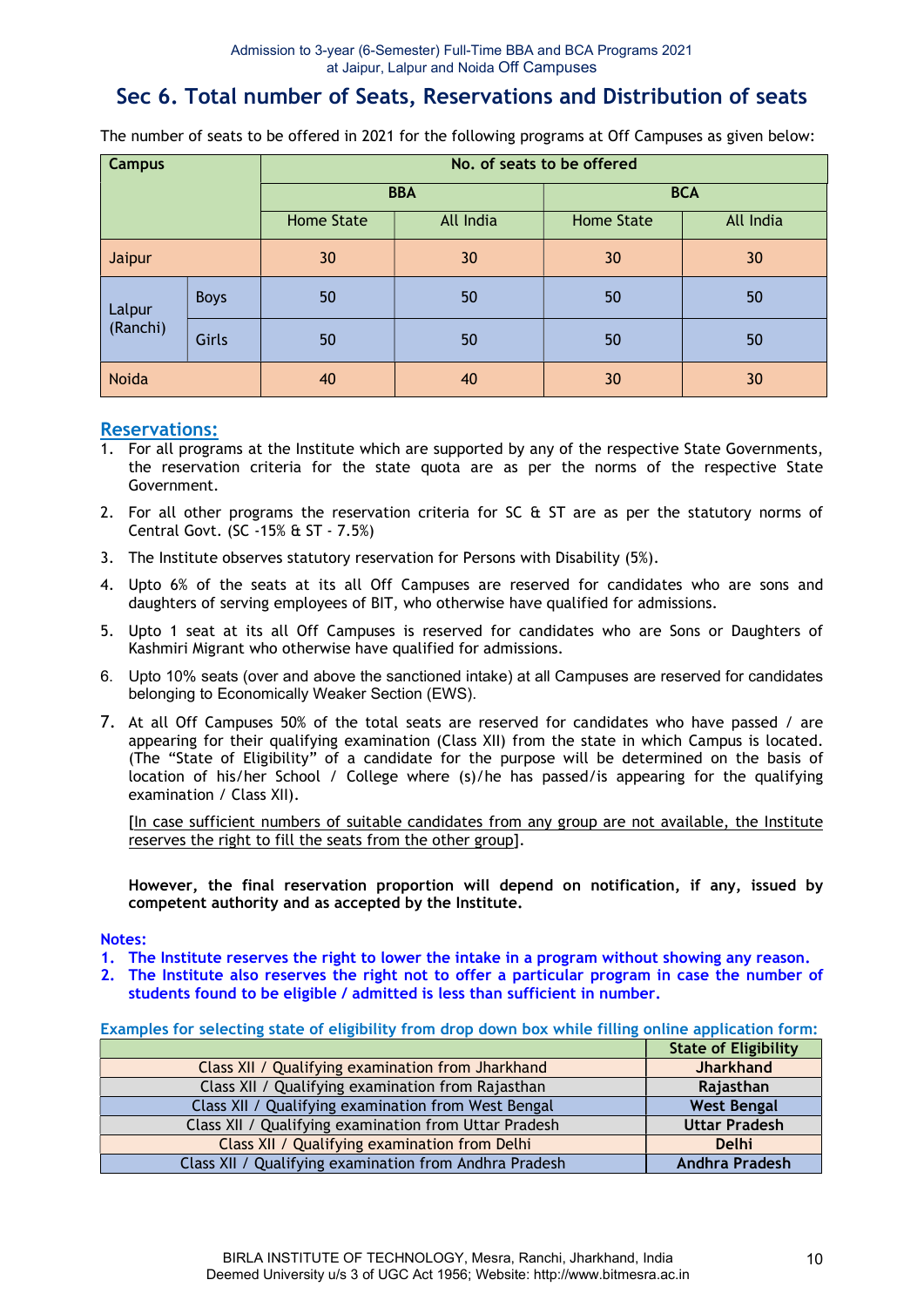# Sec 7. Fee Structure

#### Fees payable [in INR] for the full-time BBA and BCA programs at various Off Campuses for the 2021 Batch

#### Fee payable at the time of admission and in each subsequent semester

| <b>Particulars</b>     | 1st<br><b>Sem</b> | 2 <sub>nd</sub><br><b>Sem</b> | 3rd<br><b>Sem</b> | 4th<br><b>Sem</b> | 5th<br><b>Sem</b> | 6th<br><b>Sem</b> |
|------------------------|-------------------|-------------------------------|-------------------|-------------------|-------------------|-------------------|
| <b>Tuition Fee</b>     | 60500             | 60500                         | 66500             | 66500             | 72500             | 72500             |
| <b>Development Fee</b> | 4500              | 4500                          | 5000              | 5000              | 5500              | 5500              |
| Institute Exam Fee     | 6000              | 6000                          | 6500              | 6500              | 7000              | 7000              |
| <b>Total</b>           | 71000             | 71000                         | 78000             | 78000             | 85000             | 85000             |

| Additional amount to be paid at the time of admission:         |                    |
|----------------------------------------------------------------|--------------------|
| $(i)$ Admission Fee (One time only) =Rs. 10,000.00 and         | Total Rs.15,000.00 |
| (ii) Caution Money (One time only-Refundable) = Rs. $5,000.00$ |                    |
|                                                                |                    |

#### Notes:

- 1. Pay Institute fee (for 1st semester), using ICICI Payment Gateway through debit / credit card and net banking of any nationalized bank. [URL of payment gateway will be shared in applicant email ids during admission].
- 2. Students will be expected to provide themselves with stationery and textbooks, etc, as prescribed for different subjects.
- 3. The Institute reserves the right to revise the fees and other charges at any stage.
- 4. For rules regarding refund of fees on withdrawal, please see separate Notice on Notice Boards.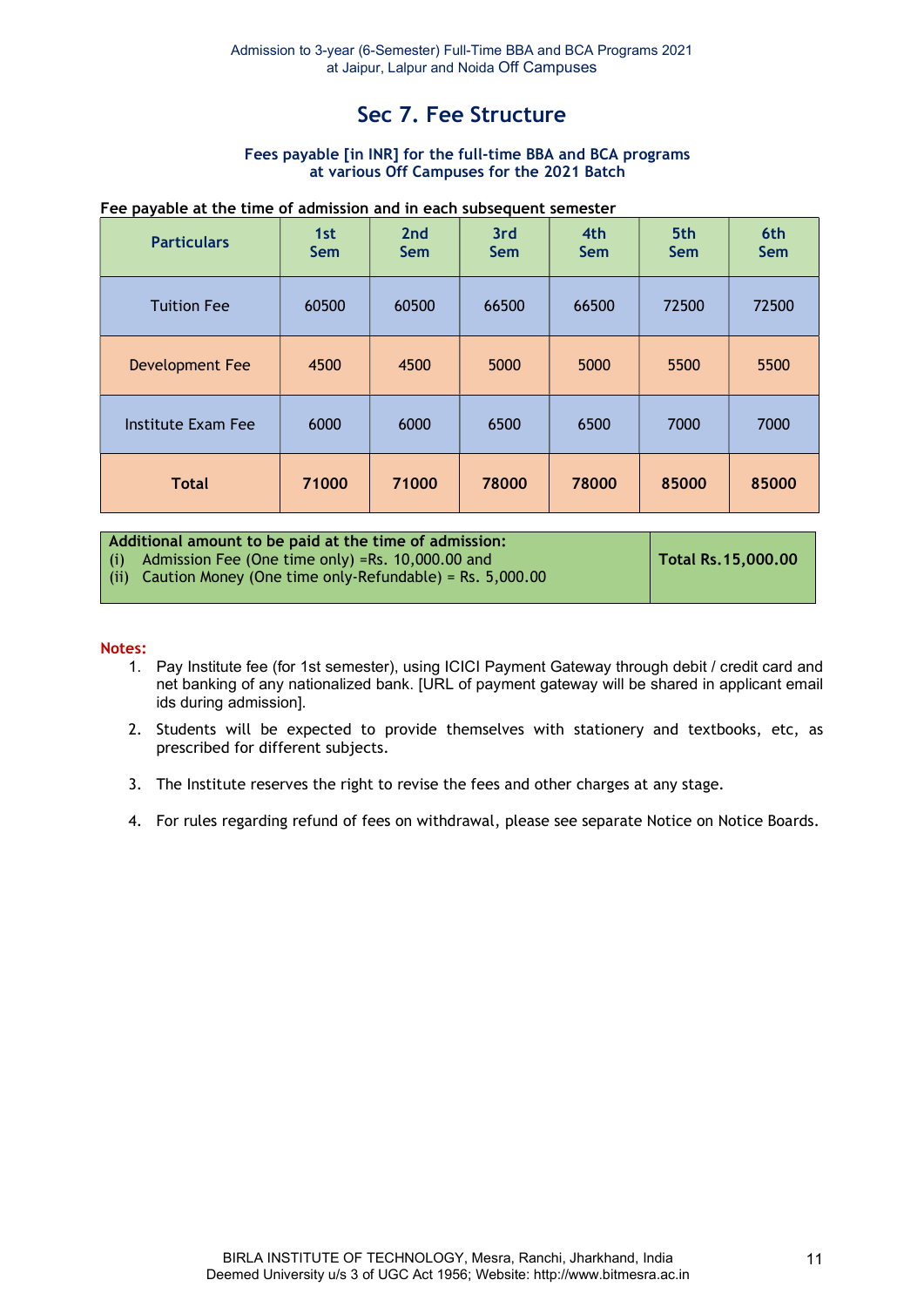## Sec 8. Discipline, Rules & Regulations (including UGC Regulations on Ragging) and Medical Examination

Institute Rules & Regulations: For details of Institute rules and regulations, please see booklet provided at the time of admission.

#### **Discipline**

The Institute places a very high emphasis on discipline of students both inside and outside the campus. Students must abide by the Institute and agree to conform to the rules and regulations enforced from time to time. They must not do anything either inside or outside the Institute that will interfere with its orderly governance, discipline and image. Students must attend lectures, tutorials and practical classes regularly. A minimum attendance of 75% in lectures, tutorials and sessionals for each subject is essential for appearing in the Semester Examinations. Thus, students should attend all theory and laboratory classes from the first day of the academic year. In case of absence due to unavoidable circumstances, students are advised to take prior permission from the Dean / Head. In case of absence due to illness, students will have to produce a Medical report signed by attending Physician / Surgeon with an application from their parents or guardians. In such a case, parents/guardians should inform the authorities immediately. Students should strike a proper balance between extracurricular activities and academic requirements. A student's participation in extra-curricular activities should not be allowed to interfere in his/her academic schedule.

During teaching hours, the main lobby, the library, the corridors of the Institute and the area surrounding the Institute are to be observed as silence zones. Students must not cause any disturbance / obstacle in these zones. Students must not indulge in any kind of misconduct or indiscipline or antisocial activities within or outside the campus. Students must not form a group causing any hindrance to the academic and administrative activities of the Institute. Those found doing so will be punished and strict disciplinary action will be taken by the authorities. Students shall not damage the property of the Institute. Cost of such damage will be recovered from students, parents/guardians of the students.

Students must always carry their Identity Card and produce it on request. In case of loss or damage of Identity Card, the concerned authorities should be informed immediately.

Students are not permitted to enter and use the laboratory / workshop / sports ground if they do not wear appropriate dress. For example, they should enter the laboratory only with apron, cap or mask as instructed. Students should park their cycles in an orderly manner at the cycle stands. Students should follow the rules of the Canteen. Students are advised to read the Notice Boards regularly.

Students are strictly prohibited from possessing or consuming spirits, tobacco products and narcotic drugs either within or outside the campus, and if found violating this will be rusticated immediately, without warning.

Ragging in any form inside or outside the campus is strictly prohibited by law. Any students found ragging other students will be summarily expelled from the Institute and dealt with as per the directive of Hon. Supreme Court/Hon. High Court.

Each student must read the "UGC Regulations on Curbing the Menace of Ragging in Higher Educational Institutions, 2009" on the UGC website. Each student admitted to any of the Institute's programs must submit the two completed affidavits [one from candidate and one from parents] at the time of admission. [for details, please see Annexure -I of this Information Brochure].

#### Medical

All selected students will be required to undergo medical examination by a Medical Officer of the Institute and their admission is subject to being found medically fit for the Program. Therefore, candidates, for their own satisfaction, are advised to get themselves examined by a registered medical practitioner.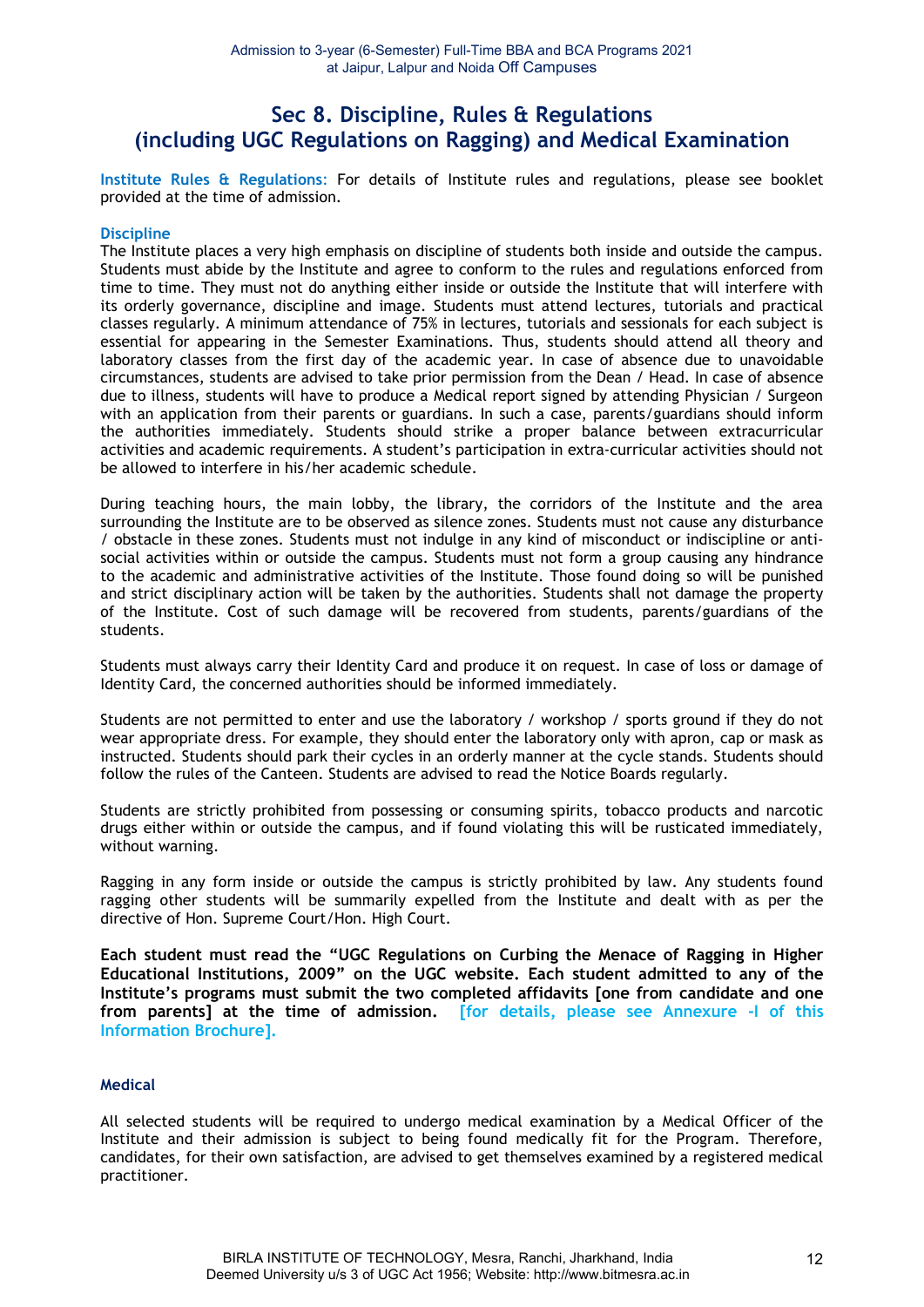#### Applicability of Regulations for the time being in force, Disclaimer and Legal Jurisdiction:

#### In Force

Notwithstanding the nature of a program spread over more than one academic year, the regulations in force at the time a student joins a program shall hold good only for the examinations held during or at the end of the semester. Nothing in these regulations shall be deemed to debar the Institute from amending the regulations subsequently and the amended regulations, if any, shall apply to all students old or new, as specified therein.

#### Disclaimer

The statements made in this Information Brochure and all other information, contained herein are believed to be correct at the time of publication. However, the Institute reserves the right to make at any or without notice, changes in and additions to the regulations, conditions governing the conduct of students, requirements for degree, fees and any other information, or statements contained in this Information Brochure. No responsibility will be accepted by the Institute for hardship or expense encountered by its students or any other person for such changes, additions, omissions or errors, no matter how they are caused.

#### Legal Jurisdiction

All disputes will be subject to jurisdiction of the Civil Courts at Ranchi city only.